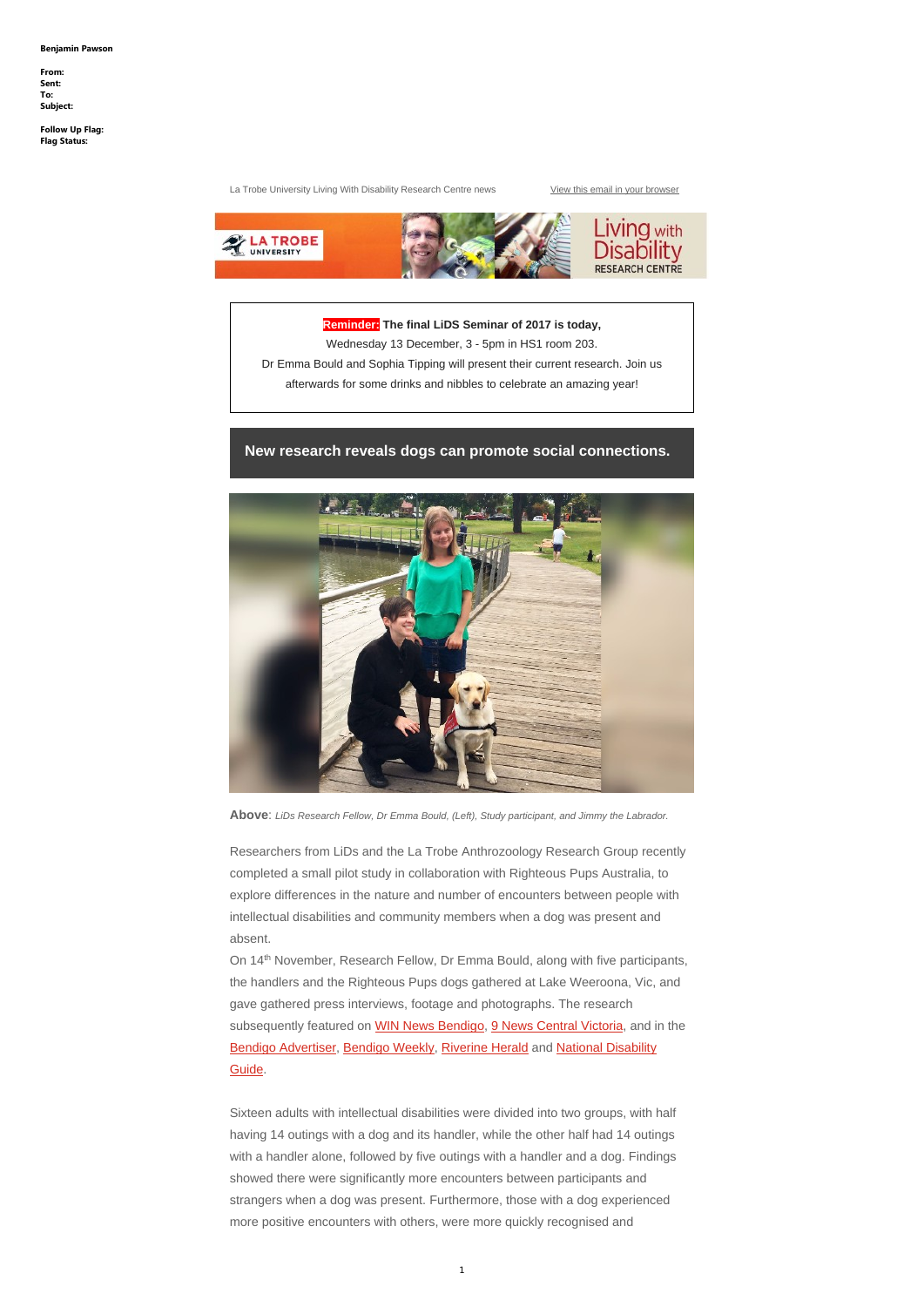acknowledged and showed greater confidence to engage socially with strangers.

Righteous Pups managing director Joanne Baker, who witnessed those results first-hand said, "To see these very isolated, beautiful individuals come alive and smile, as friendships were formed and these new people addressed them by their name, was just wonderful". The results were presented at the LiDs Roundtable, and the ASID conference in Hobart (see presentation).

### **Guides to Good Group Homes released by CADR ESEARCH** RESEARCH GUIDE TO GOOD **GUIDE TO GOOD**<br>GROUP HOMES<br><sup>International death</sup> **RESEARCH** TO ACTION GUIDE TO GOOD TO ACTION TO ACTION **GROUP HOMES GROUP HOMES** dging the What to look for and<br>things to ask **Sence about what a** ce to the **NDS NDS** DS:

Researchers are now seeking further funding to conduct a larger trial. *Image by La Trobe University.*

**Above:** *Covers of the three guides: Evidence, Questions to ask & plain English guide*

Based on the sold-out seminars given by Professor Chris Bigby across Australia the Good Group Home guides lay out in plain language and illustrated easy access English the current evidence and indicators for assessing or designing a Group Home that will provide a good quality of life for residents.

Launched at the ASID Hobart Conference the guide is part of a series of Research to Action Guides that CADR (an initiative of National Disability Services) is producing with a National Disability Research and Development Grant via the Research and Data Working Group (RDWG), representing all Australian Governments.

The rapid review, checklist and easy access illustrated guide can be downloaded for free.

# **Dr Pam Kappelides receives Thought Leadership award**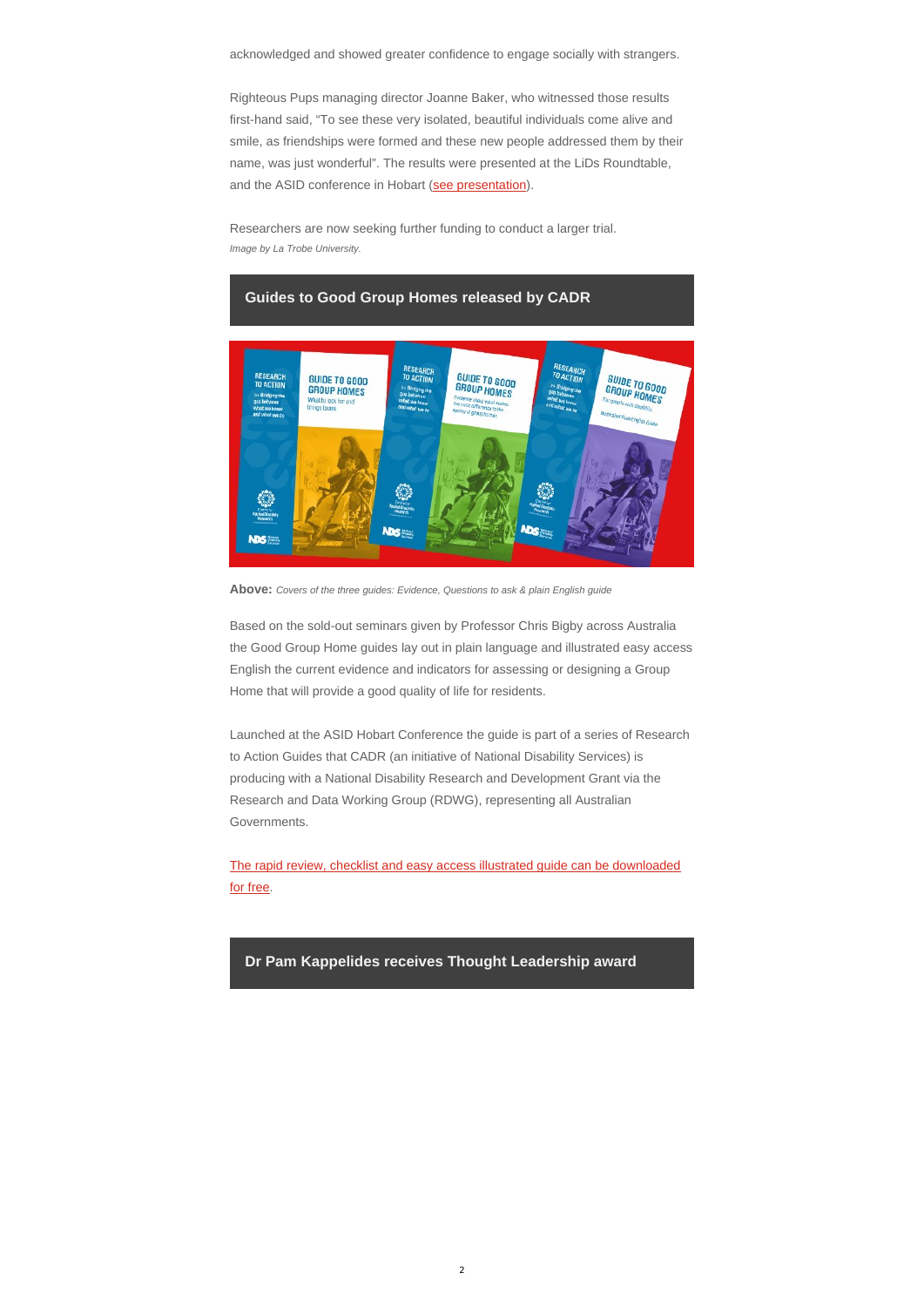

**Above:** *2017 Volunteering Victoria State Awards – Thought Leadership Award recipient Dr. Pam Kappelides, La Trobe University (Second from right). Image courtesy of Volunteering Victoria and Frank Amato.*

La Trobe researcher, lecturer and LiDs member Dr Pam Kappelides received the Thought Leadership Award of the Volunteering Victoria annual State Awards held in Queen's Hall at State Parliament House on Wednesday 22 November 2017. Using her skills to advance the knowledge and management of volunteering in the area of sports, recreation and disability.

Dr Kappelides commented, *"It's great to be recognised for helping make volunteering more inclusive for people with a disability, the benefits for the thousands of people who volunteer and those they help are immense, and*  I'm happy to have played a small part in the development and education of *the volunteer community"*. The knowledge developed from Dr Kappelides 25 year track record of volunteering research was articulated in an **online** resource which aims to improve inclusion for people with a disability in volunteering and improve volunteer management procedures and practices in programs and services across Victoria.



### **ASID 2017 conference presentations now available**



Ten LiDs researchers travelled to the Australasian Society for Intellectual Disability 2017 Conference in Hobart, Tasmania in November. As well as sharing their research with other academics, LiDs researchers and industry representatives from across the sector heard challenging keynotes about heeding the lessons of marketization of disability services from other countries.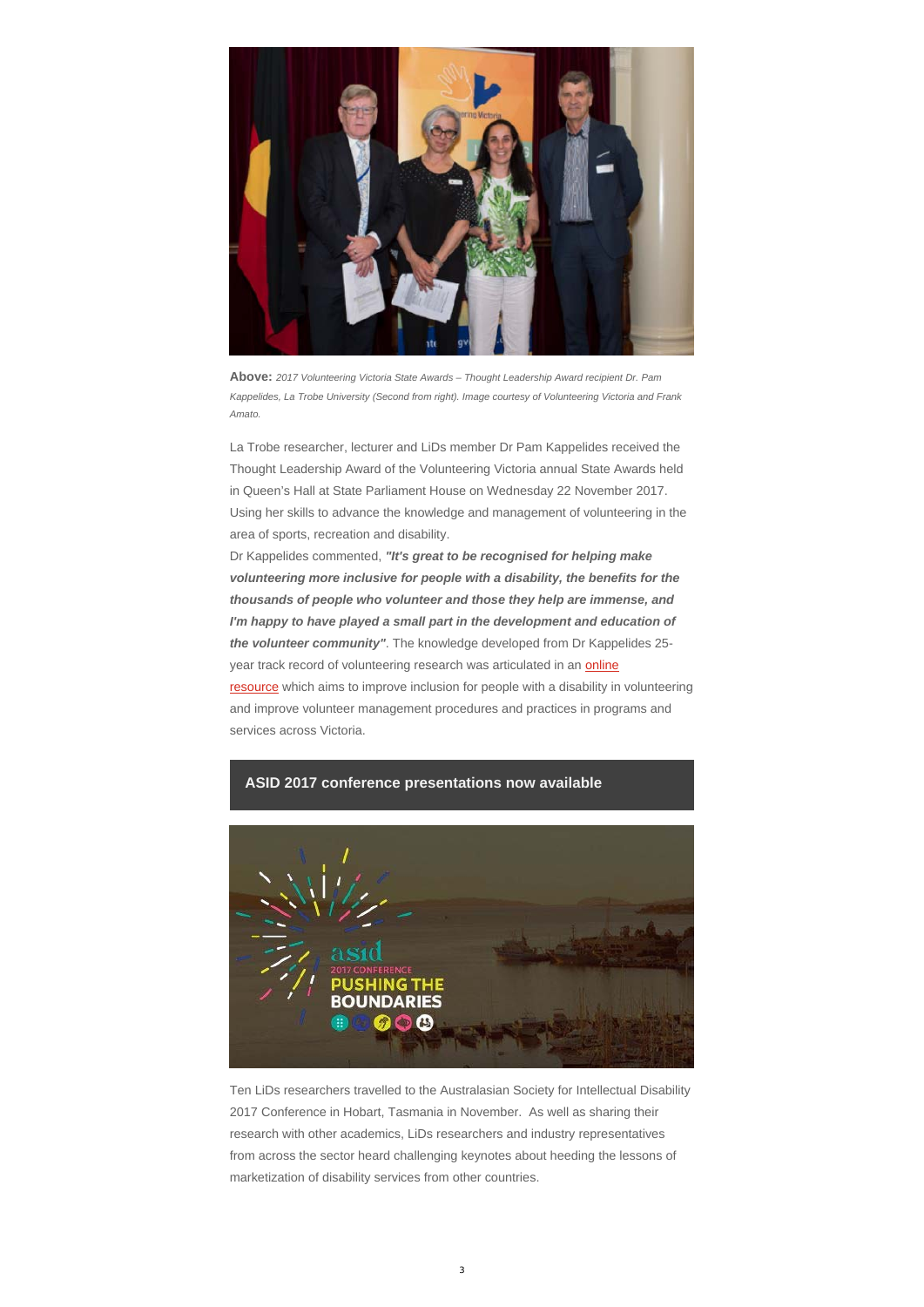**New research from LiDs.**

Communication access on trains: A qualitative exploration of the perspectives of passengers with communication disabilities. Bigby, C., Johnson et al. (2017) *Rehabilitation and Society* 

'I Feel Free': the Experience of a Peer Education Program with Fijians with Spinal Cord Injury. Chaffey, L., & Bigby, C. (2017). *Journal of Developmental and Physical Disabilities*, 1-14.

Literature Review of Best Practice Supports in Disability Services for the Prevention of Abuse of People with Disability. Report for the Disability Services Commissioner. Araten-Bergman, T., Bigby, C., & Ritchie, G. (2017). Living with Disability Research Centre, La Trobe University.

Spousal recollections of early signs of primary progressive aphasia. Pozzebon, M., Douglas, J., & Ames, D. (2017). *International Journal of Language & Communication Disorders*.

"So that's the way it is for me—always being left out." Acquired Pragmatic Language Impairment and Social Functioning following Traumatic Brain Injury. Douglas, J. M. (2017). *Brain Impairment*, 1-11.

A scoping review of the working alliance in acquired brain injury rehabilitation. Stagg, K., Douglas, J., & Iacono, T. (2017). *Disability and rehabilitation*, 1-9.

# **LiDs Advisory Committee - Gerry Naughtin stepping down**

Dr Gerry Naughtin recently announced that, sadly, he is stepping down from his role on the LiDs Advisory Committee to take up a position as an advisor to the National Disability Insurance Agency on psychosocial disability. We are sure Gerry will continue to offer his wise counsel and valuable contribution to the NDIA, just as he has to LiDs over the last few years. We thank him for his contribution



and wish him every success in the future.

**Above:** *Dr Gerry Naughtin*

# **LiDs partner in major new ARC Discovery Grant**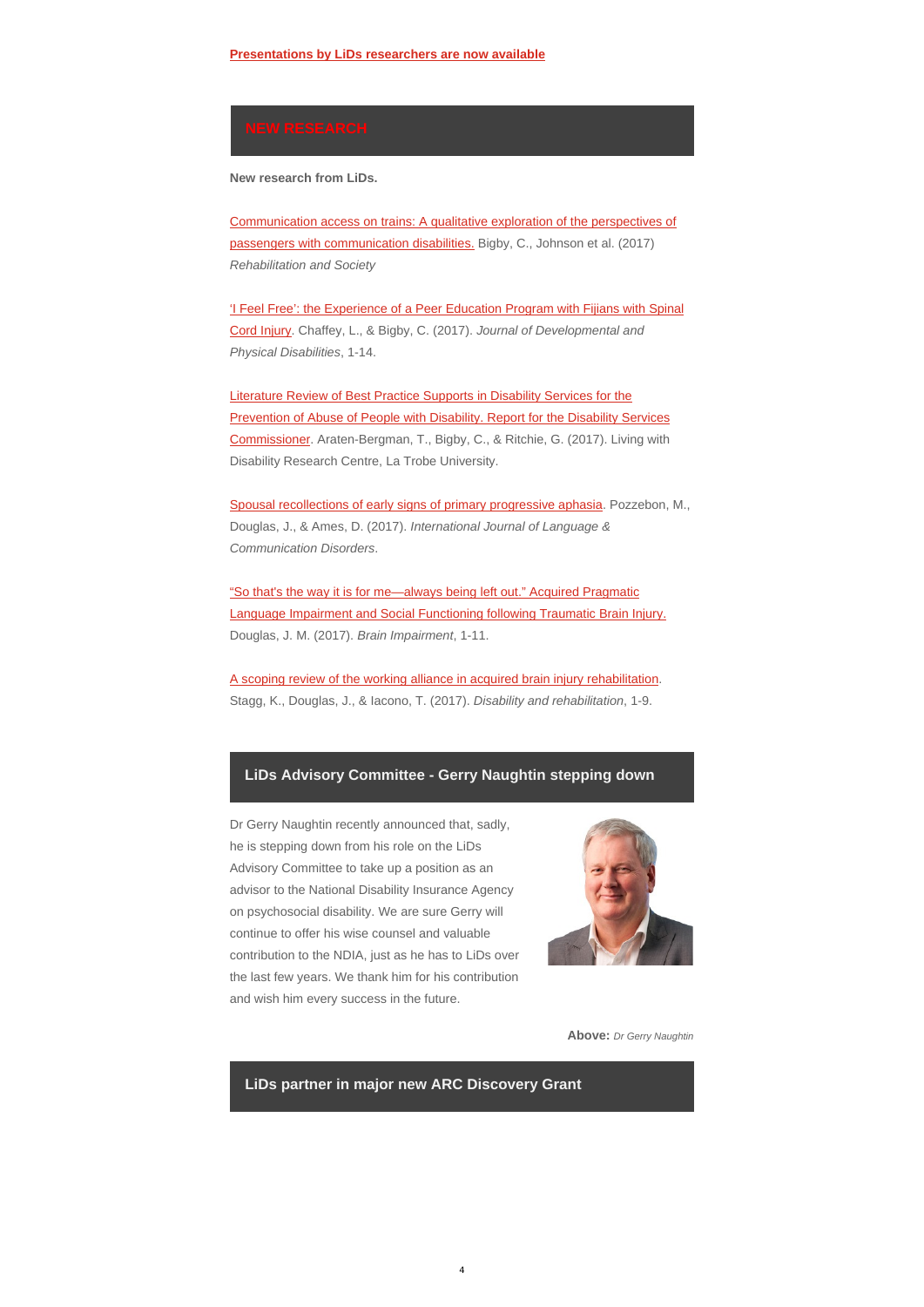

LiDs researchers are partners in a major new ARC Discovery grant-funded study led by Dr Ilan Wiesel, looking at how the NDIS will affect participation in mainstream urban services, (education, health, transport, community centres, open space, recreational facilities and other urban services).

The NDIS is going to have a major impact on these services, what they deliver and how they deliver. This wide-ranging investigation will inform policy, as well as examine how people with intellectual disabilities are participating, making choices, and to what extent they are participating successfully.

The \$400k+ grant will run over a three year period and will aim to improve policy, capacity building and help the NDIS deliver on some of it's challenging goals. Stay tuned for more news as the project develops.



### **Australian Association of Social Workers 2017 Symposium**

**Above:** *Professor Chris Bigby presenting on Disruptions to Social Work*

Professor Christine Bigby, Director of the Living with Disability Research Centre was one of two presenters in the plenary session organised by the College of Social Work at the recent Australian Association of Social Workers (AASW) symposium in Hobart. The theme of the session was Disruptions to Social Work.

Professor Bigby's paper reviewed the disruptive impact of the National Disability Insurance Scheme on social workers involved at all levels of practice with people with intellectual disabilities. She drew attention to the significant advantages likely to result from doubling funding for disability support but the inherent dangers that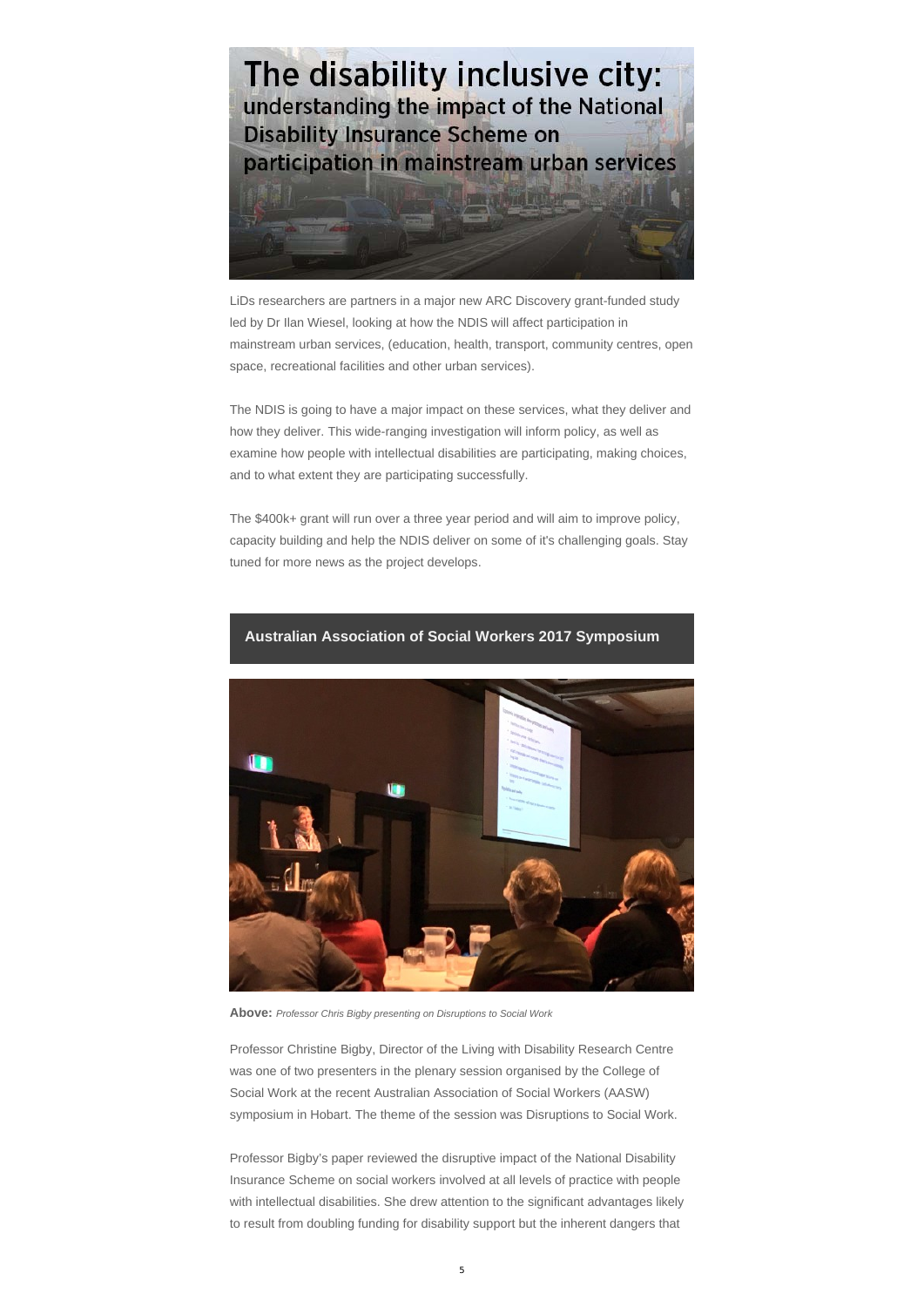people without strong family or advocacy would benefit least from the reforms, and the likely pitfalls of there being no provider of last resort for people with high or complex needs. She also discussed the lack of acknowledgement of social work skills, particularly in assessment and planning, and the value these skills add to enabling consumers to articulate the full spectrum of their needs and gain the support they need from the NDIS.

The slides are available on the LiDs website. [PDF 287K]

# **40 Years of Social Work at La Trobe University**



**Above:** *Professor Chris Bigby and a rogues gallery from 40 years of Social Work at La Trobe.*

Over 200 people from the past, present and future of Social Work at La Trobe University attended an evening of presentations, networking and discussion on 21 November.

Professor Chris Bigby gave a presentation on how La Trobe's research on disability issues has paralleled and uncovered the history of deinstitutionalisation in Victoria and has made a real difference to the lives of people with intellectual disabilities. She noted that La Trobe is one of the few social work courses with a specialist field of practice on working with people with disabilities.

The audience participated in a vigorous discussion about the future direction of

Social Work in Australia arguing that Social workers are one of the professions that will not be replaced by Robots - and in fact is a growth profession in Australia. We look forward to 40 more years.

Wishing everyone a happy holiday season, and looking forward to a busy 2018.